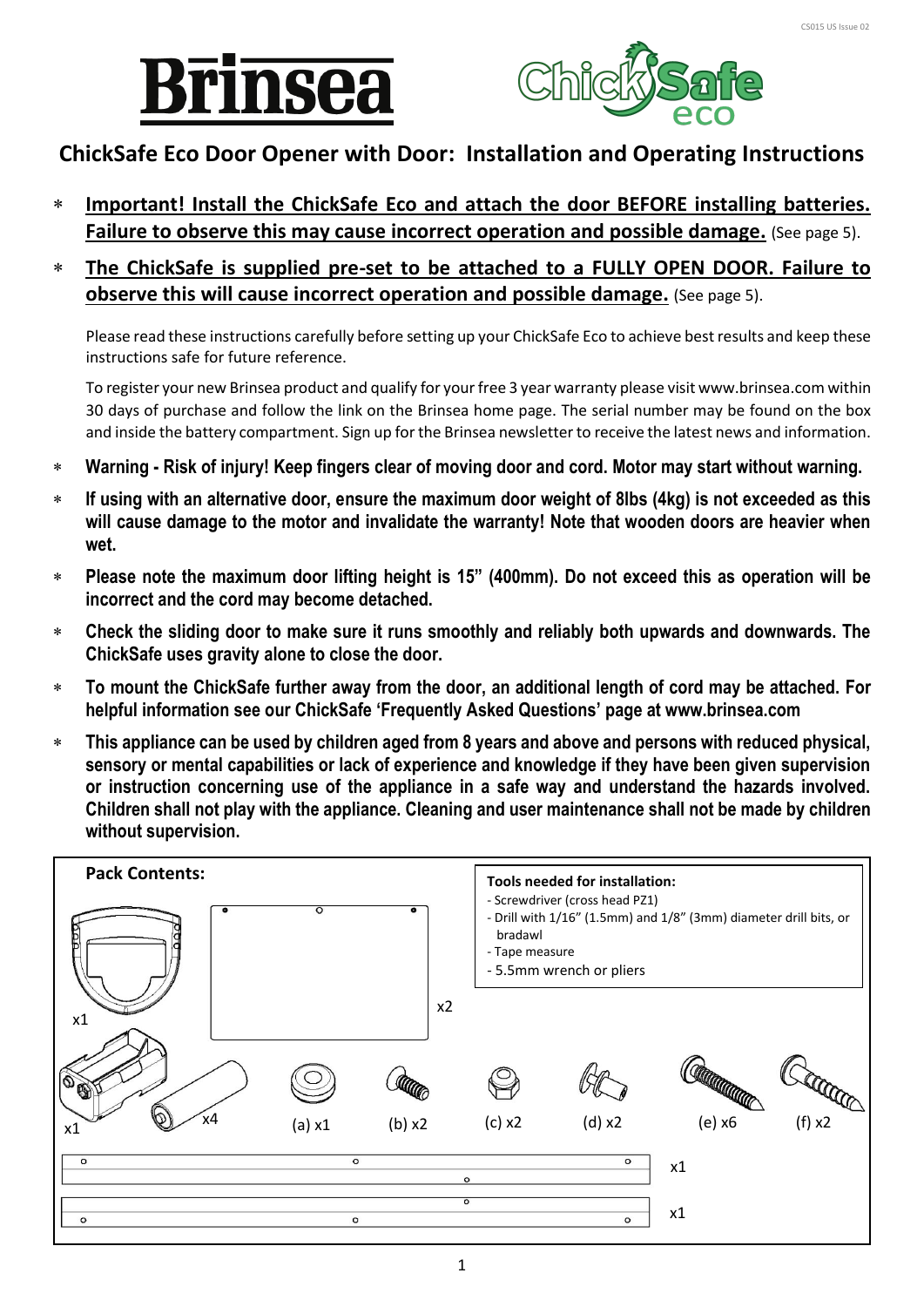## **1**

**Peel the protective film from the front of each door panel.**

**D outward appearance of the finished Please note there may be superficial marking on the back of each panel due to the laser cutting process used to ensure the panels are very precisely made. This does not affect the performance or life of the aluminum in any way, or the door.**



**Fit the grommet (a) to the centre hole in one door panel.**



**Fit the countersunk screws (b) and nuts (c) to the other door panel. The screws fit through from the back into the countersunk holes.**



**Tighten each nut by turning the screw with a screwdriver whilst holding the nut with pliers or a wrench.**



**Fit a plastic rivet (d) to each channel in the hole shown.**



**Locate the rivet in the hole, then push it in to secure it.**



**house with the rivets at the bottom of each channel, not nearer to the top.**



**Position the channels on each side of the door hole on the hen house with the hole central between the channels. They must be perfectly vertical, flat and level. The fixing holes must be 12.7" – 12.8" (322mm – 325mm) apart.**



**the holes 12.7" – 12.8" (322mm – (325mm) apart, mark the locations for the six fixings. Drill 1/16" (1.5mm) diameter holes.**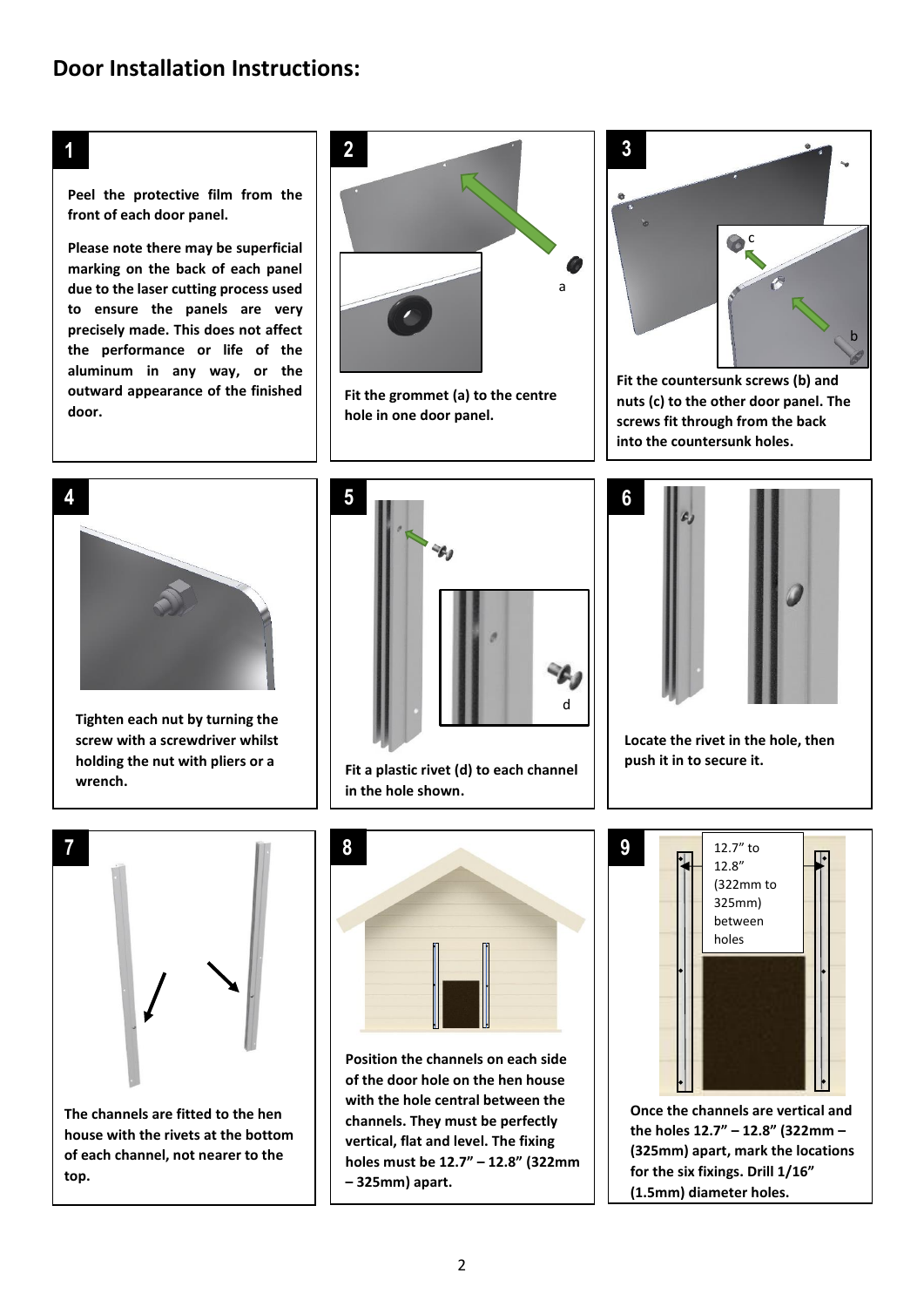

**Fit the channels with the six black wood screws (e).**



**Slide the door panel with grommet down the channels.**





**It must be in the second slot in each channel. The screws and nuts must be at the front.**



**It must be in the slot nearest to you in each channel.**

## **15**

**Check that the door panels slide up and down easily. They must slide down under their own weight.**

**The panel with the grommet must lift the other panel as it rises.**

**If the panels are tight make sure the distance between the channels is correct.**

**If the channels are not flat, fit washers or similar packing behind the channels at the fixings to correct them.**

# **ChickSafe Eco Door Opener installation and operating instructions:**

**Caution! - Please Note:**

 $\overline{\phantom{a}}$ 

- **Use only alkaline AA batteries**
- **Observe correct polarity to prevent leakage or risk of fire**
- **Do not mix old and new batteries**
- **Do not use re-chargeable batteries**
- **Do not use a 9 volt battery**
- **D Eco for a long period.** • **Remove the batteries if you do not intend to use the ChickSafe**



**Raise the sliding door to its fully open position.**

**Support the door in that position.**

**Once fitted, the ChickSafe will always open the door to this height. Make sure it is correct.**

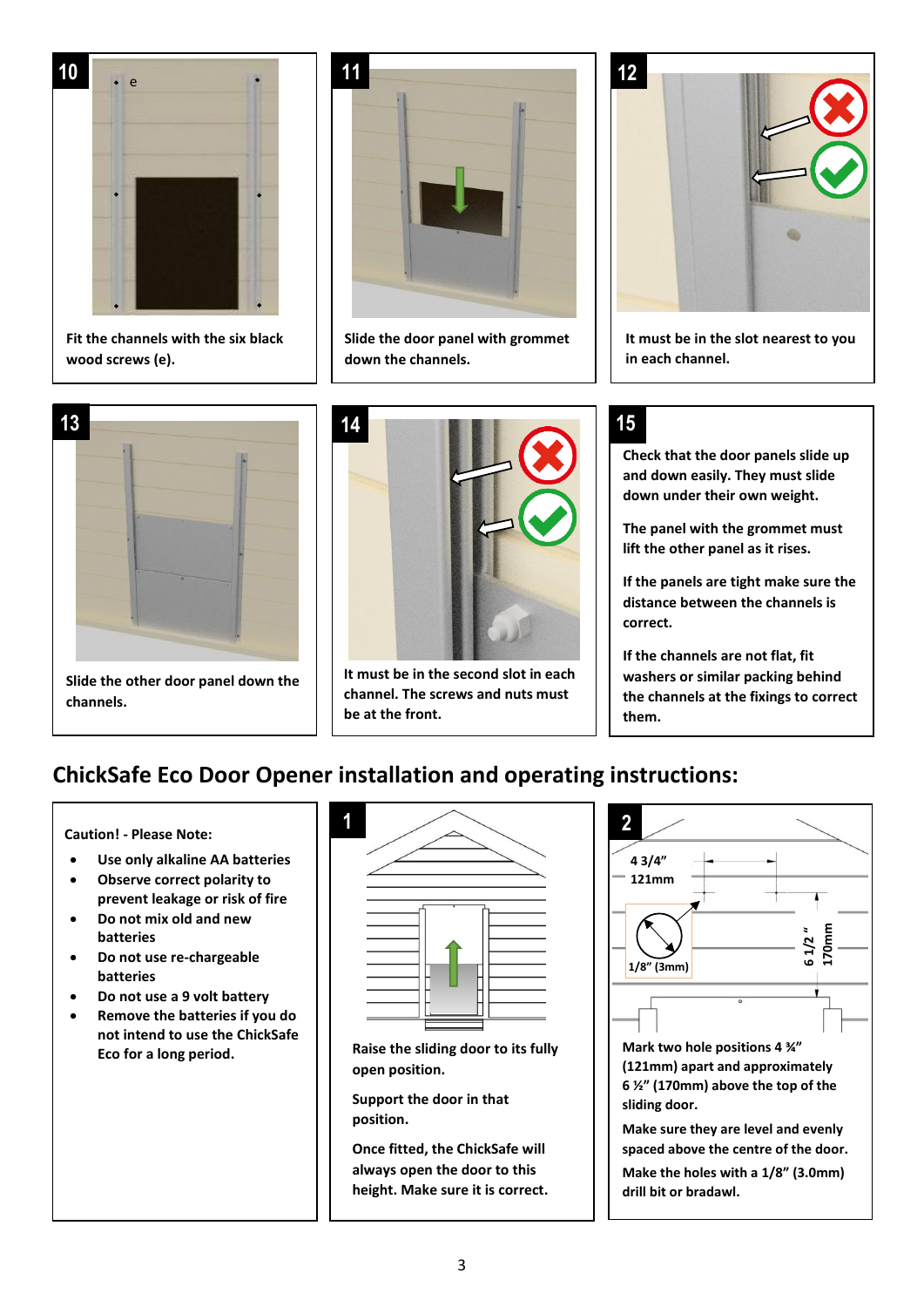

4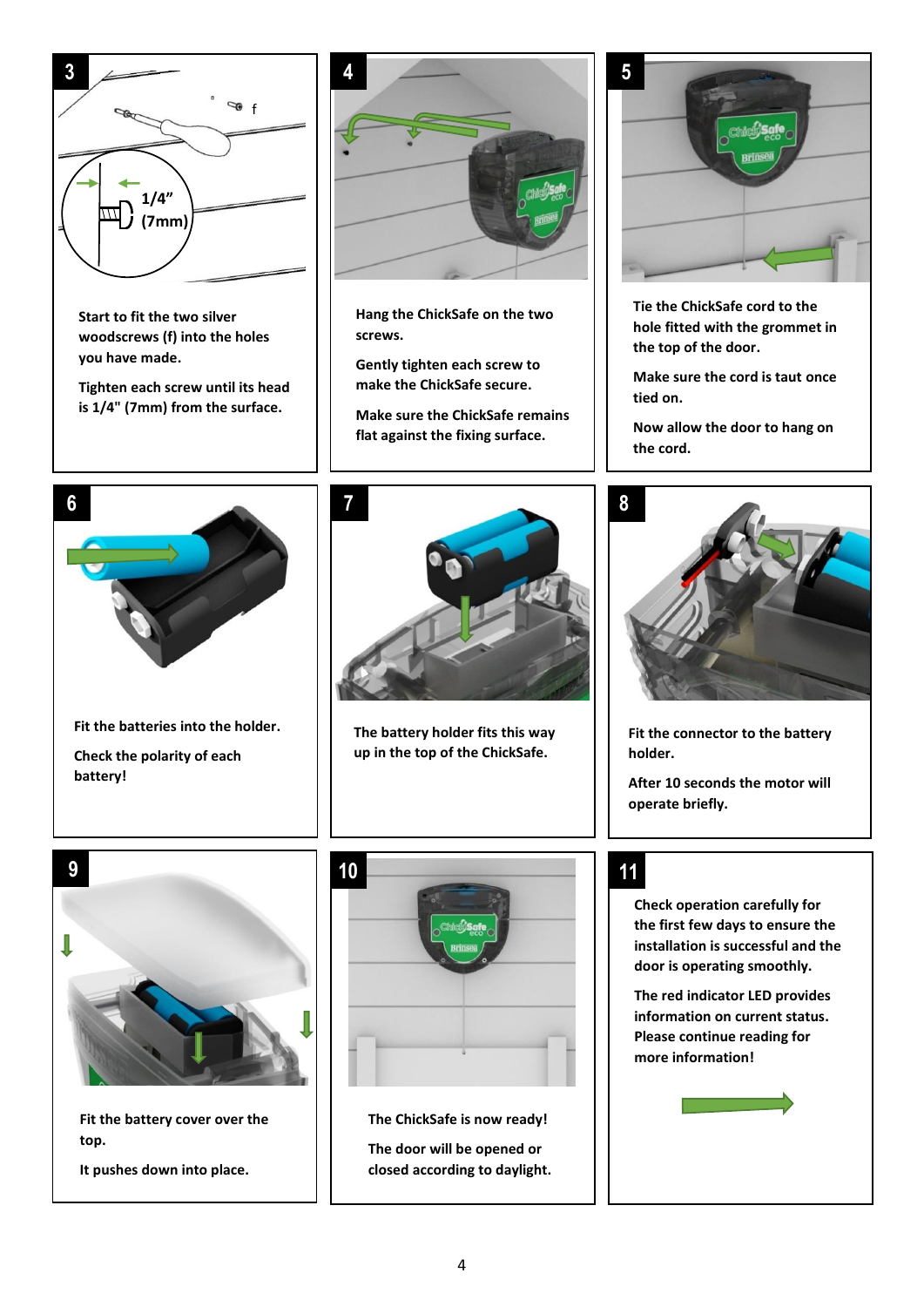



### **Closing Light Level Adjustment**

Closing light levels at dusk vary with location and direction of installation. The light level that makes the door close may be adjusted:

360 degree turn clockwise to decrease light level (darker). 360 degree turn anti-clockwise to increase light level (lighter). (Use a small, flat precision-screwdriver).

Adjust by one turn at a time. The adjustment range from the factory setting is approximately 5 turns darker (clockwise), 15 turns lighter (anti-clockwise). Adjusting further than this range has no effect.

### **Cleaning:**

I

Disconnect the battery holder before cleaning the ChickSafe Eco. Keep the battery holder and electrical connections dry at all times. Do not immerse the ChickSafe Eco in water.

Wipe surfaces clean with a damp cloth and mild detergent as necessary.

### **Reset:**

If the batteries have been connected before the door is installed, or if the cord has become detached from the door, it may be necessary to reset the system:

- 1. The ChickSafe must be upright in its installed position.
- 2. Disconnect the battery holder connector.
- 3. Wait 1 minute.
- 4. Gently pull the end of the cord down and, while pulling, refit the battery holder connector.
- 5. Maintain tension on the cord. After 10 seconds the cord will be wound out for a second and then start to wind in.
- 6. Keep maintaining tension on the cord all the time until the motor stops.
- 7. Disconnect the battery holder.

The system is now reset to the factory position. Follow the installation instructions from the start to ensure the door opens to the correct position. For helpful information see our ChickSafe 'Frequently Asked Questions' page at www.brinsea.com